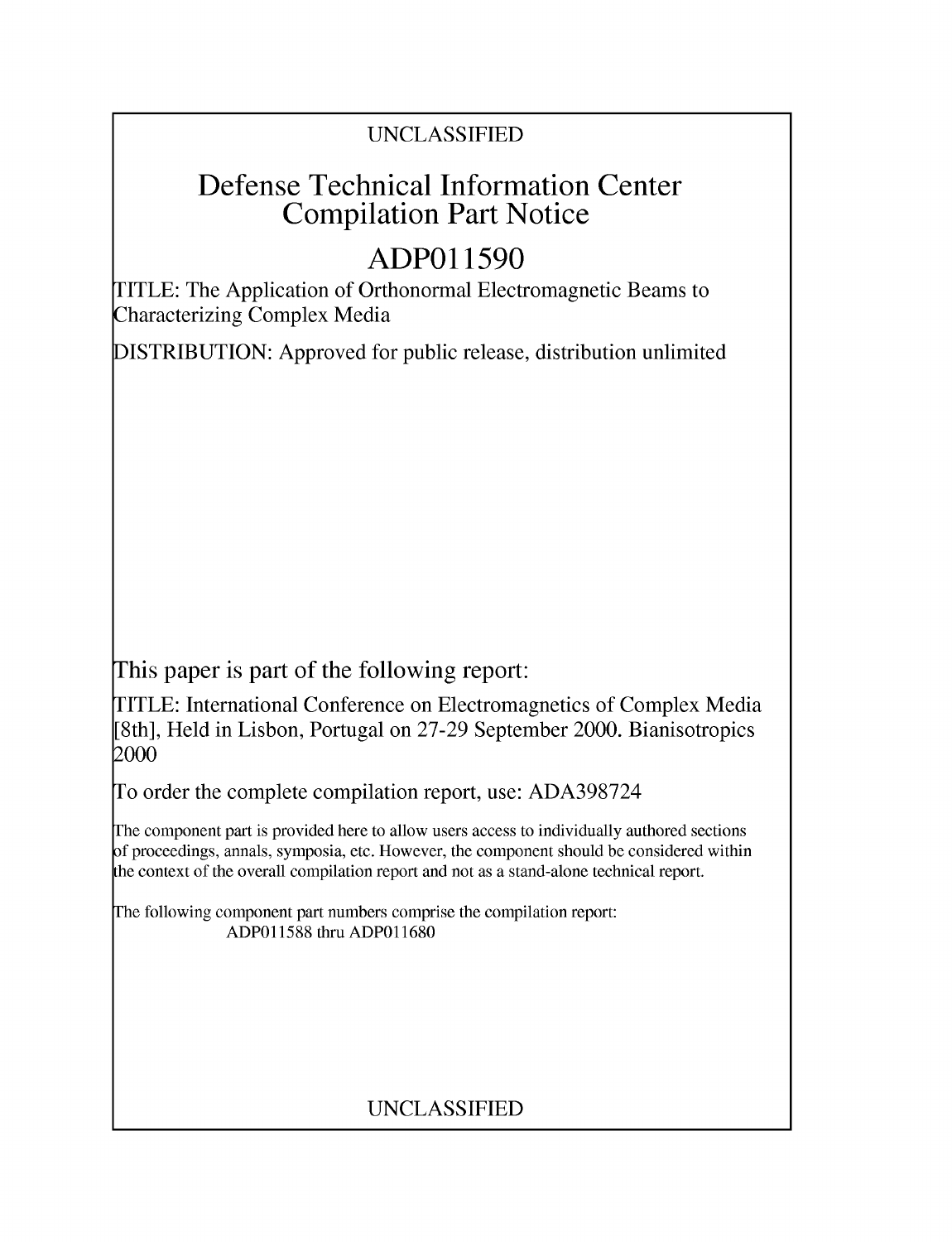11

## The Application of Orthonormal Electromagnetic Beams to Characterizing Complex Media

G. N. Borzdov

Department of Theoretical Physics, Belarusian State University Fr. Skaryny avenue 4, 220050 Minsk, Belarus Fax:  $+375-17-226$  0530; email: borzdov@phys.bsu.unibel.by

#### Abstract

We present an approach to characterizing complex media, based on the use of new families of orthonormal electromagnetic beams. Each familly consists of orthonormal exact solutions of Maxwell's equations, which differ fundamentally from the well-known approximate solutions - the Hermite-Gaussian and Laguerre-Gaussian beams. A promising type of such orthonormal beams-beams defined by the spherical harmonics-is discussed. The proposed approach makes it possible to use beams focused into a small spot on the sample surface.

#### 1. Introduction

The free-space techniques for characterizing complex media are based on the use of the planewave approximation of the incident beam. Computer modelling [1, 2, 3] of the free-space techniques [1, 2, 3, 4], based on the covariant impedance methods, has shown that these techniques make it possible to extract all material parameters of an anisotropic, chiral, or general bianisotropic medium, provided that the reflection and transmission coefficients of planar samples under normal and oblique incidence of plane harmonic waves are measured with sufficient accuracy. However, this requires a rather complicated measurement setup, and in many cases the plane-wave approximation of beams in use proves to be inadequate, especially for thick samples.

The technique presented in Refs. [5, 6] makes it possible to compose a set of orthonormal beams in a complex medium or free space, normalized to the energy flux through a given plane. They can be used to generalize the free-space techniques  $[1, 2, 3, 4]$  for characterizing complex media, developed for the case of plane incident waves, to the case of incident beams. A promising type of such orthonormal beams-beams defined by the spherical harmonics-is introduced in Ref. [7]. In this paper, we discuss the properties and applications of these beams in more detail.

#### 2. Beams Defined by the Spherical Harmonics

In this paper, we consider electromagnetic fields in free space of the form [7]

$$
\mathbf{W}_{j}^{s}(\mathbf{r},t)=e^{-i\omega t}\int_{0}^{2\pi}d\varphi\int_{\theta_{1}}^{\theta_{2}}e^{i\mathbf{r}\cdot\mathbf{k}(\theta,\varphi)}Y_{j}^{s}(\theta,\varphi)\nu(\theta,\varphi)\mathbf{W}(\theta,\varphi)\sin\theta d\theta.
$$
 (1)

They are defined by the spherical harmonics

$$
Y_l^m(\theta,\varphi) = N_{lm} P_l^{|m|}(\cos\theta)e^{im\varphi},\qquad(2)
$$

where  

$$
N_{lm} = \sqrt{\frac{(2l+1)(l-|m|)!}{4\pi(l+|m|)!}},
$$
(3)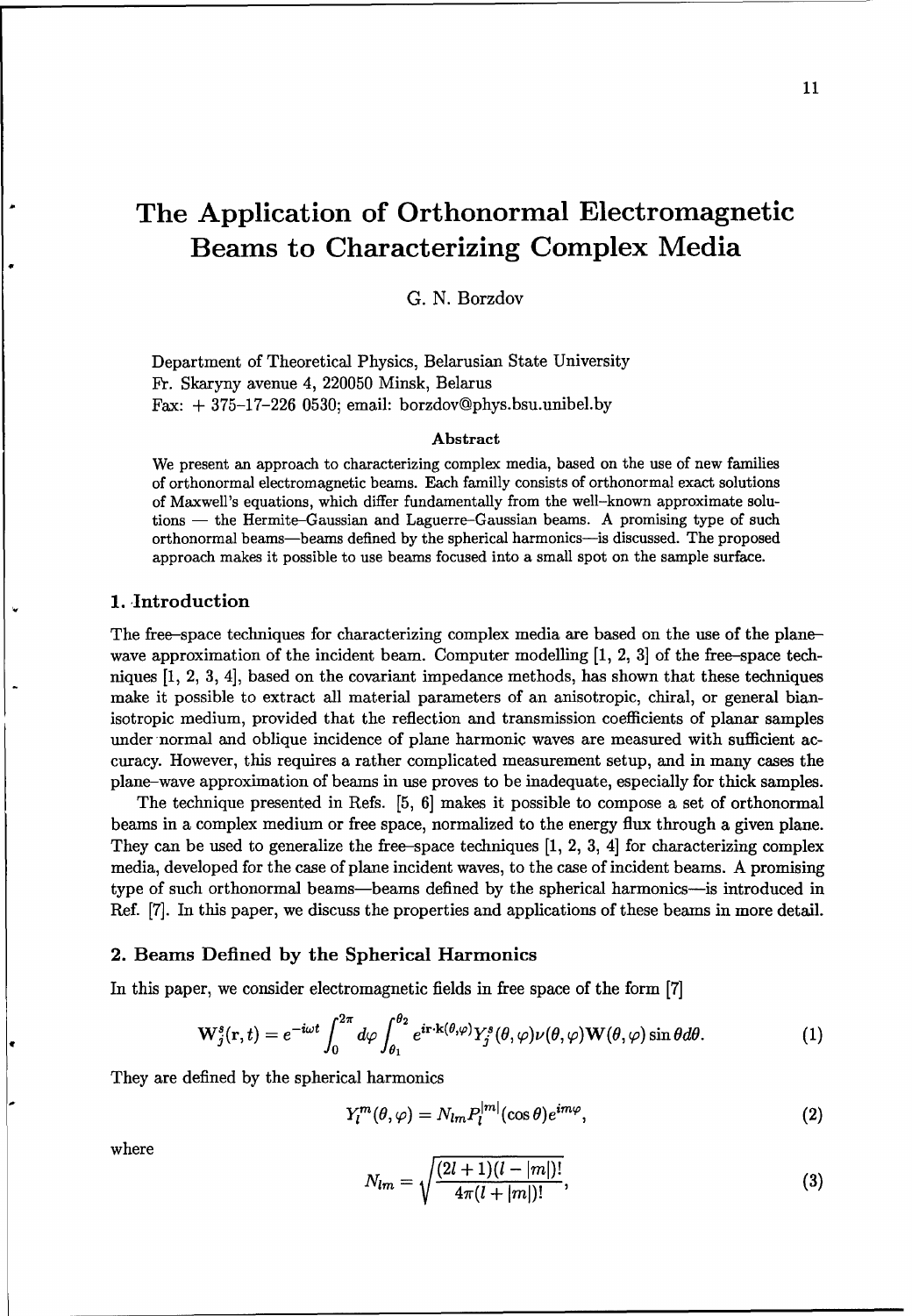and  $P_l^m(\cos\theta)$  and  $j_l(kr)$  are the spherical Legendre and Bessel functions. The spherical harmonics  $Y_l^m(\theta, \varphi)$  satisfy the relations

$$
\langle Y_l^m | Y_{l'}^{m'} \rangle \equiv \int_0^{2\pi} d\varphi \int_0^{\pi} Y_l^{m*}(\theta, \varphi) Y_{l'}^{m'}(\theta, \varphi) \sin \theta d\theta
$$
  
=  $\delta_{ll'} \delta_{mm'}$ . (4)

Hence, for the beams under consideration (see also Ref. [8]),  $B_u$  is a unit sphere  $(B_u = S^2)$ , the beam manifold  $\mathcal{B} \subset \mathcal{B}_u$  is its zone with  $\theta \in [\theta_1, \theta_2]$  and  $\varphi \in [0, 2\pi]$ ; and  $d\mathcal{B} = \sin \theta d\theta d\varphi$ .

To compose electromagnetic beams in free space, it is convinient to set  $W = col(E, B)$ col(**E**, **H**). For a time-harmonic field, the component  $S_3 = e_3 \cdot S$  of the time average Poynting vector **S** can be written as

$$
S_3 = \frac{c}{16\pi} \mathbf{e}_3 \cdot (\mathbf{E}^* \times \mathbf{H} + \mathbf{E} \times \mathbf{H}^*) = \mathbf{W}^\dagger Q \mathbf{W},\tag{5}
$$

where

$$
Q = \frac{c}{16\pi} \left( \begin{array}{cc} 0 & \mathbf{e}_1 \otimes \mathbf{e}_2 - \mathbf{e}_2 \otimes \mathbf{e}_1 \\ \mathbf{e}_2 \otimes \mathbf{e}_1 - \mathbf{e}_1 \otimes \mathbf{e}_2 & 0 \end{array} \right), \tag{6}
$$

and  $\otimes$  is the tensor product. Therefore, for the electromagnetic beams  $\mathbf{W}_j^s$ , the condition  $\langle W_j^s | Q | W_j^s \rangle = N_Q$  is in fact the normalization to the beam energy flux  $N_Q$  through the plane  $\sigma_0$  normal to  $\mathbf{q} = \mathbf{e}_3$ :

$$
\langle \mathbf{W}_{j}^{s} | Q | \mathbf{W}_{j}^{s} \rangle = \int_{\sigma_{0}} S_{3} d\sigma_{0} = N_{Q}.
$$
 (7)

Each family of the fields under consideration is described by functions which have integral expansions in plane waves with wave normals lying in the same given solid angle **Q.** In particular, one can set the angular spectrum of plane waves by

$$
\hat{\mathbf{k}} = \hat{\mathbf{k}}(\theta, \varphi) \equiv \hat{\mathbf{k}}[\theta'(\theta, \varphi), \varphi'(\theta, \varphi)],\tag{8}
$$

where

$$
\hat{\mathbf{k}} = \mathbf{k}/k = \sin \theta' (\mathbf{e}_1 \cos \varphi' + \mathbf{e}_2 \sin \varphi') + \mathbf{e}_3 \cos \theta'.
$$
 (9)

In this paper, we restrict our consideration to beams with

$$
\theta' = \kappa_0 \theta, \quad \varphi' = \varphi, \tag{10}
$$

where  $\kappa_0$  is some real parameter;  $0 < \kappa_0 \leq 1$ . Correspondingly, to set the beam base, it is convinient to use the radial, the meridional, and the azimuthal basis vectors

$$
\mathbf{e}_r(\theta',\varphi)=\sin\theta'(\mathbf{e}_1\cos\varphi+\mathbf{e}_2\sin\varphi)+\mathbf{e}_3\cos\theta',\qquad(11)
$$

$$
\mathbf{e}_{\theta'}(\theta',\varphi)=\cos\theta'(\mathbf{e}_1\cos\varphi+\mathbf{e}_2\sin\varphi)-\mathbf{e}_3\sin\theta',\qquad(12)
$$

$$
\mathbf{e}_{\varphi}(\varphi) = -\mathbf{e}_1 \sin \varphi + \mathbf{e}_2 \cos \varphi. \tag{13}
$$

Let us set two amplitude functions by

$$
\mathbf{W}(\theta,\varphi) \equiv \left(\begin{array}{c}\mathbf{E}\\ \mathbf{B}\end{array}\right) = \left(\begin{array}{c}\mathbf{e}_{\theta'}\\ \mathbf{e}_{\varphi}\end{array}\right),\tag{14}
$$

$$
\mathbf{W}(\theta,\varphi) \equiv \left(\begin{array}{c} \mathbf{E} \\ \mathbf{B} \end{array}\right) = \left(\begin{array}{c} \mathbf{e}_{\varphi} \\ -\mathbf{e}_{\theta'} \end{array}\right). \tag{15}
$$

Since the beams with the amplitude function  $W$  [Eq. (14)] are composed from plane waves with the meridional orientation of E and the azimuthal orientation of B, they will be referred to as  $E_M$  beams or  $B_A$  beams. Similarly, the amplitude function W [Eq. (15)] results in  $E_A$  beams or  $B_M$  beams. The field vectors of  $E_M$  and  $E_A$  beams are related by the duality transformation  $E \rightarrow B$ ,  $B \rightarrow -E$ .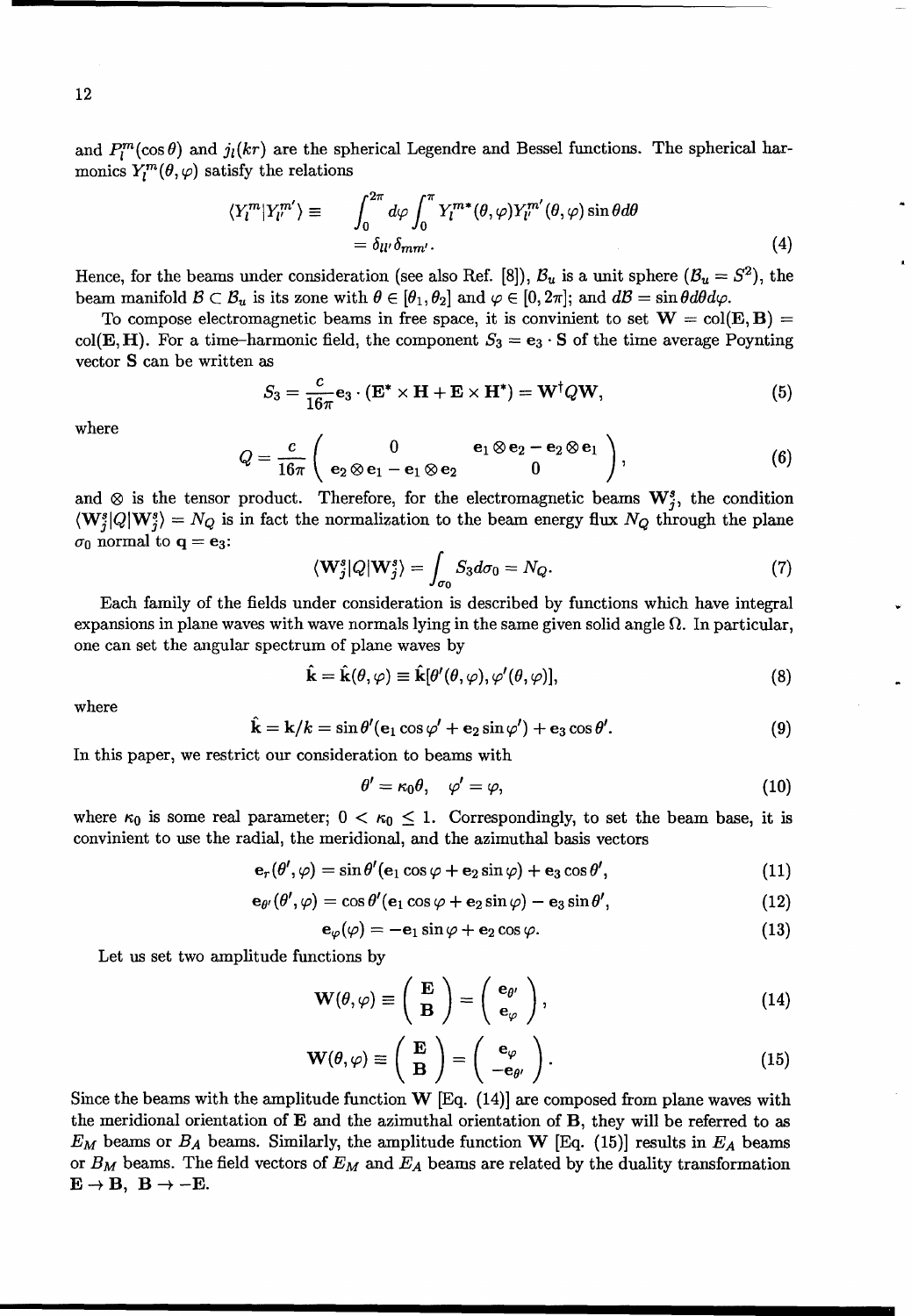#### **3.** Orthonormal Beams

Let us first consider orthonormal beams with the angular spectrum  $\Omega = 2\pi$ , i.e., the superpositions of eigenwaves propagating into a given halfspace. To this end, let us set  $\theta_1 = 0$  and  $\theta_2 = \pi/2$  in Eq. (1), and  $\kappa_0 = 1$  in Eq. (10). In this case, the amplitude functions  $\mathbf{W}(\theta, \varphi)$ for  $E_M$  and  $E_A$  beams are given by Eqs. (14) and (15) with  $\theta' = \theta$ , and the orthonormalizing function  $\nu = \nu(\theta, \varphi)$  reduces to a constant [5]. The beam manifold  $\mathcal{B} = S_N^2$  is the northern hemisphere  $S_N^2$  of the unit sphere  $S^2$ . This results in two different sets of orthonormal beams defined by the spherical harmonics  $Y_i^s$  with even and odd j, respectively. However, it is of value to have a complete system of orthonormal beams  $\mathbf{W}_{j}^{s}$  defined by the whole set of spherical harmonics  $Y_j^s$ , for which  $\langle \mathbf{W}_j^s | Q | \mathbf{W}_{j'}^{s'} \rangle = 0$ , if at least one of the three conditions is met:  $j' \neq j$ ,  $s' \neq s$ , or the beams have the alternative polarization states  $(E_M$  and  $E_A$  beams).

To this end, let us set the beam base of time-harmonic electromagnetic  $E_M$  beams  $\mathbf{W}_i^s$  [Eq. (1)] by Eqs. (9) and (10)-(15) with  $\theta_1 = 0$ ,  $\theta_2 = \pi$ , and  $\kappa_0 \leq 1/2$ . In this case, the beam manifold is the unit sphere  $(B = S^2)$ , the angular spectrum  $\Omega \leq 2\pi$ , and the orthonormalizing function has the form

$$
\nu(\theta) = \frac{2}{\lambda} \sqrt{\frac{2\pi\kappa_0 N_Q \sin(\kappa_0 \theta)}{c \sin \theta}}.
$$
\n(16)

These  $E_M$  beams also can be expanded into a series as described in Ref. [5]. As before,  $E_M$  and  $E_A$  beams are related by the duality transformation.

The smaller is  $\kappa_0$ , the smaller is the angular spectrum  $\Omega$ , i.e., the more collimated is a beam. Conversely, if  $\kappa_0 = 1/2$ , i.e.,  $\Omega = 2\pi$ , the beam becomes highly localized and has an energy distribution in the core region similar to the beams presented in Refs. [5, 6, 7]. When  $s \neq 0$  and  $\kappa = 1/2$ , or  $\kappa \approx 1/2$ , these beams resemble electromagnetic tornadoes with spiral energy fluxes and pronounced core regions.

The general time-harmonic beam with two-dimensional beam manifold  $\beta$  can be written as

$$
\mathbf{W}(\mathbf{r},t) = e^{-i\omega t} \int_{\mathcal{B}} e^{i\mathbf{r}\cdot\mathbf{k}(b)} \nu(b)u(b)\mathbf{W}(b)dB,
$$
\n(17)

where  $u : \mathcal{B} \to C^1$  is a complex scalar function on  $\mathcal{B}$ . Let  $(u_n)$  be an orthonormal base of complex functions on  $\beta$ . Then, the function  $u$  can be expanded into a series as

$$
u(b) = \sum_{n} c_n u_n(b), \qquad (18)
$$

where  $c_n = \langle u_m | u \rangle$ . By applying the approach described in Refs. [5, 8], we obtain an expansion of W (17) into a series of orthonormal beams  $W_n$  as

$$
\mathbf{W} = \sum_{n} c_n \mathbf{W}_n. \tag{19}
$$

It is essential that the coefficients  $c_n$  can be extracted from the beam W as follows:

$$
c_n = \frac{1}{N_Q} \langle \mathbf{W}_n | Q | \mathbf{W} \rangle.
$$
 (20)

What is even more important they are measurable values provided that there exists a source of orthonormal beams  $W_n$ . As it is shown in Refs. [5, 7],  $\mathcal{I} = \langle W|Q|W\rangle$  is the energy flux through the plane  $\sigma_0$  in the case of time-harmonic beams with two-dimensional manifold  $\beta$ . Each of the complex coefficients  $c_n$  of the beam W (19) can be calculated from the results of three measurements [5, 7].